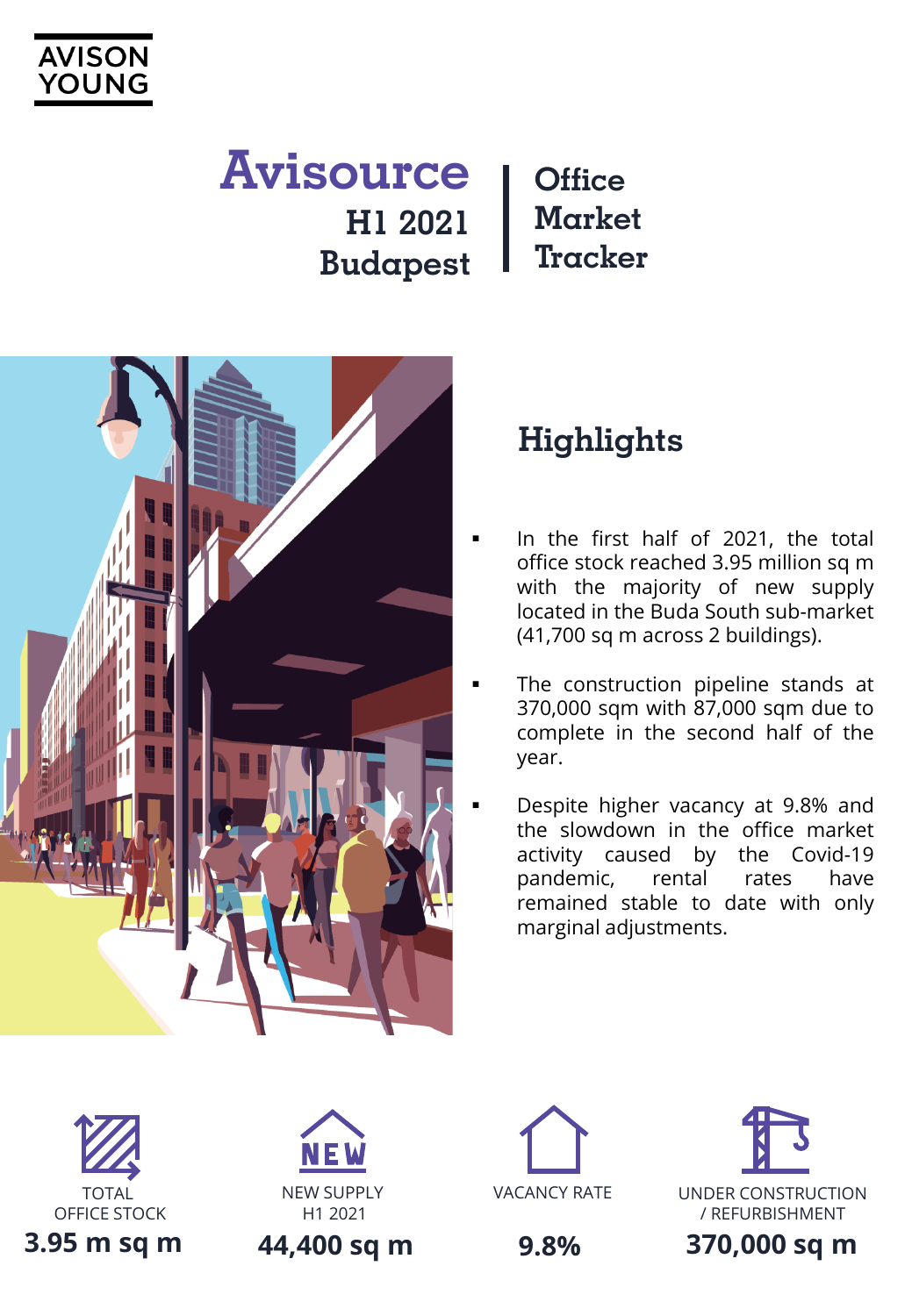







**Pre-lease New lease Expansion Renewal Owner Occupation** 

*Source: Avison Young, BRF*

|                                               | Prime headline rents $(\epsilon/\text{sgm}/\text{mth})$ |                      |
|-----------------------------------------------|---------------------------------------------------------|----------------------|
| CBD<br><b>Inner City</b><br><b>Outer City</b> | $23.00 - 24.50$<br>$14.50 - 17.50$<br>$12.50 - 15.00$   |                      |
|                                               |                                                         | Source: Avison Young |

### **Office Leasing**

During the first semester of 2021, the office market continued to be affected by the Covid-19 pandemic through both the demand and supply sides. On the supply side, some development projects are being delayed as developers seek preleases instead of continuing with fully speculative constructions. This is particularly pronounced in secondary locations. On the demand side, in a time of uncertainty, some companies decided to prolong their existing leases and delay the implementation of any rationalising initiatives, none-theless the total demand proved very resilient with a total takeup of 172,900 sq m in line with H1 2020 but showing a contraction of roughly 30% compared to H1 in 2018 or 2019.

Renewals accounted for some 43% of the total take-up in H1 2021 vs. 37% for new leases. Pre-lease are now limited to 12% of the total demand while they represented more than 20% back in 2019.

Following the deliveries of some 44,400 sq m in the first half of 2021, in the form of Universzum Evosoft HQ (22,000 sq m), Budapart City (19,700 sq m) and JA4 Loft Office (2,700 sq m), the total office stock has reached 3.95 million sq m.

370,000 sq m are currently under construction or refurbishment with an expected delivery by the end of 2022 including 87,000 sqm due in the second half of 2021. However more than 50% of this pipeline is pre-let or earmarked for owner occupation.

Some large leasing transactions were announced with a prelease of 14,450 sq m by IBM in the new Corvin Innovation Campus; the renewal of Magyar Posta for 13,780 sq m in Gateway and the renewal of 11,500 sq m in Globe Thirteen by a State entity. Large new leases were also announced for Huawei in Agora for 7,180 sq m; RTL in Liget Center for 5,000 sq m and Randstad in Green Court Office for 1,370 sq m.

The vacancy rate increased due to negative net absorption and stands now at 9.8% representing roughly 387,000 sq m. In addition, the total amount of office space offered for sublease is estimated at roughly 60,000 sq m.

| Take-up (sq m) | H <sub>1</sub> 2021 | <b>vs. H1 2020</b> |
|----------------|---------------------|--------------------|
| Gross          | 172,890             | + 3%               |
| <b>Net</b>     | 96.240              | $+12%$             |

*Source: BRF, Avison Young*

| <b>Building</b>   | Tenant          | Area (sq m) |
|-------------------|-----------------|-------------|
| Corvin Innovation | <b>IBM</b>      | 14,450      |
| Gateway           | Hungarian Post  | 13,780      |
| Globe Thirteen    | Hungarian State | 11,500      |
| Agora             | Huawei          | 7,180       |
| Liget Center      |                 | 5,000       |

*Source: BRF, Avison Young*

### **Rents**

Despite higher vacancy and a slowdown in the office market activity caused by the Covid-19 pandemic, rental rates have remained stable so far.

Incentives packages will be decisive in securing new lettings in the coming months, especially so in submarkets with the largest pipeline and sublease options.